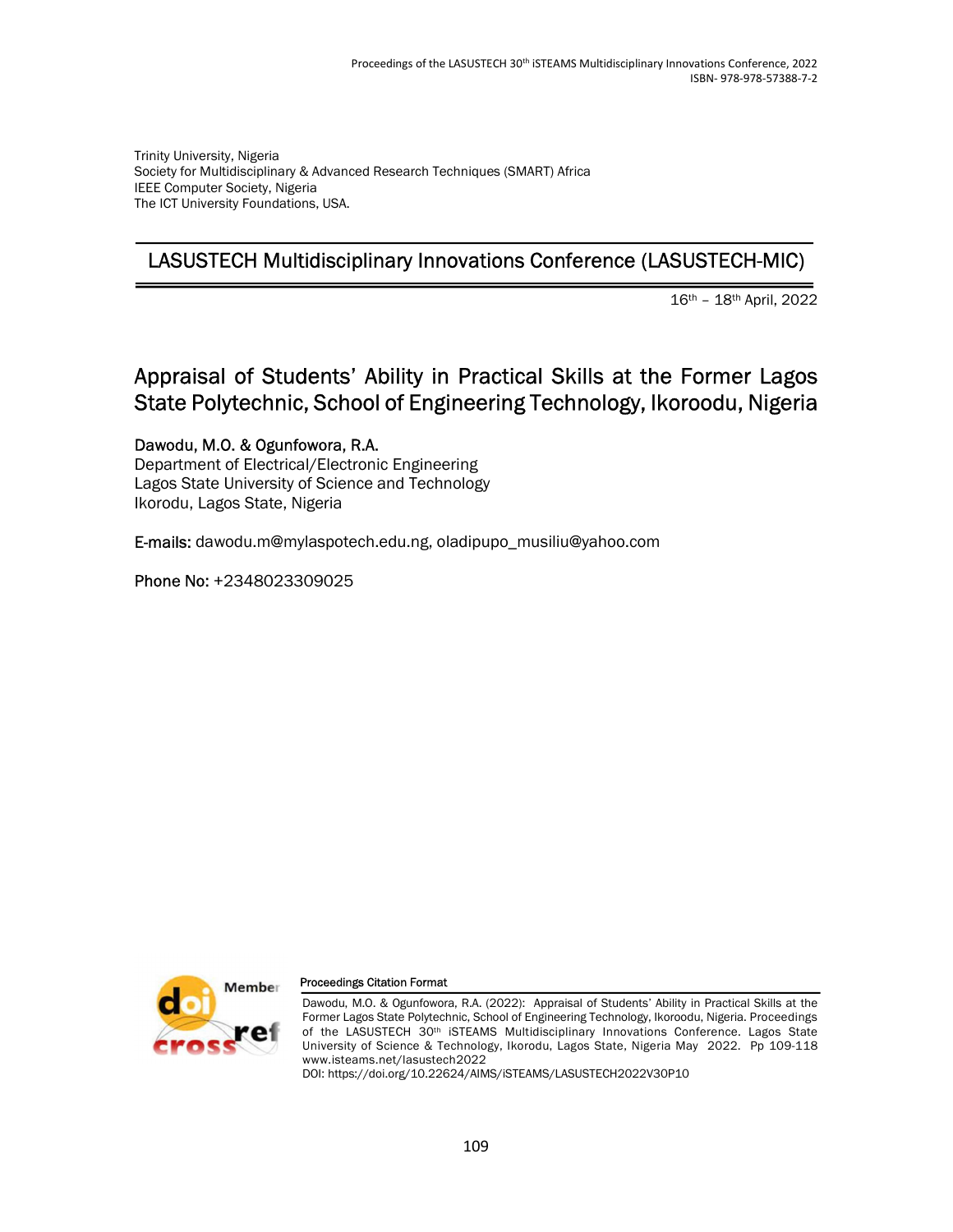## Appraisal of Students' Ability in Practical Skills at the Former Lagos State Polytechnic, School of Engineering Technology, Ikoroodu, Nigeria

#### Dawodu, M.O. & Ogunfowora, R.A. Department of Electrical/Electronic Engineering Lagos State University of Science and Technology Ikorodu, Lagos State, Nigeria

### ABSTRACT

In this research work, an attempt has been made to identify strategies for appraisal of students' ability in practical skills in school of engineering technology, Lagos State Polytechnic. Questionnaire was the instrument used in collecting data from respondent. The population for the study comprises of the lecturers and technologists in the School of Engineering, Lagos State Polytechnic, Ikorodu. Due to the small no of the staff involved, the entire population was considered. The data obtained has been analyzed through the use of Means. The research findings reveal that lack of consumables for practical, inadequate training facilities, overcrowded class and the limited period allocated to practical activities are some of the problems often encountered in appraising students' ability in practical skills. It also shows that, preparation of checklist, appraising students' safety concerns, appraising students' liberty in handling practical work, appraising students' ability to follow standard procedure, appraising students' ability to identify suitable tools are some of the strategies that could be adopted for the effective appraisal of students' ability in practical skills. By and large, the study has established the need for proper funding by government in areas of facilities provision and training, NBTE to ensure adequate time for practical in curriculum and school administrators to encourage safety education, use of checklist in assessment and continuing professional development amongst others. With the aforementioned recommendations, practical skills in the Polytechnic will be better appraised and subsequently give room for adequate skills acquisition and self-reliant, which is the object of economic growth.

Keywords: Strategies, students' ability, practical skills, economic.

### 1. INTRODUCTION

Education is rightly perceived as the medium for efficient human and national development. Ovbiagele and Igbinedion (2012) assert that "education is essential drive force for progress". The duo is in accord that educational institutions are centers for human betterment. There is no gain saying that education plays fundamental roles in the social and economic improvement of any nation. According to Okoye (2002), an educated man is the gentleman who is socially, morally, intellectually and physically prepared to fit into, and is useful to himself and to the society. It follows then that to be able to fit into the society and be fully incorporated into it, one need to obtain some vocational skills and competencies for self- reliance, being the object of entrepreneurship. This reality makes vocational education popular as an answer to the social and economic challenges of nations, Nigeria inclusive.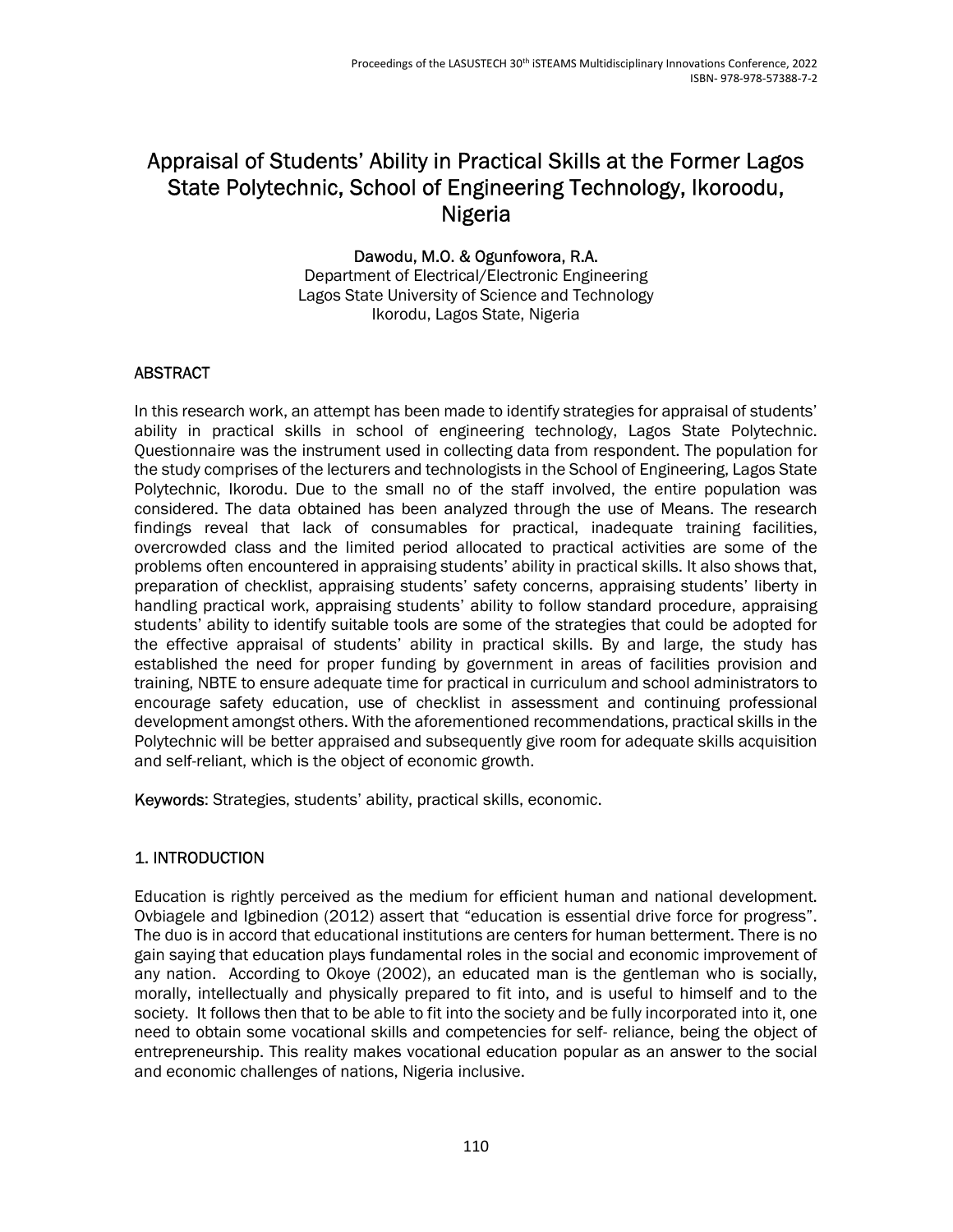Vocational education as contemplated in the Nigeria's National Policy on Education is concerned with qualitative technological human resource growth which is aimed at a national pool of skilled and self –reliant craftsman, technical and vocational fields (Okafor, 2011). This type of education is competency-based and aims at the attainment of skills and sound scientific knowledge to be able to endure with the emergent demands of technology driven world. Vocational Education is education based on occupation or employment. It is also known as Career and Technical Education or Technical and Vocational Education and Training (TVET). It is a type of education that prepares people for exact trades, craft and career at various levels from trade, craft, technician or professional positions in engineering, business, accountancy, nursing, medicine, architecture, secretary ship (Office Technology and Management) etc. (Auta,2015)

Practical, according Dictionary.com (2015) is an act of being motivated toward or fitted for actual work or useful activities. Skill, according to Encarta Dictionary (2009) is the ability to carry out an activity very well. It signifies expertise or ability developed in the course of training. This covers not only the trade and craft skills developed by apprenticeship but also higher-grade performances in many fields (Gregory 1987 cited in Kayode, 2009). While development implies growth or progress in the attainment of skill in order to meet the need of workplace or industry (Dictionary.com, 2015). Skill Development means developing yourself and your skill sets to enhance value for the organization and for your own career development (University of California Human Resources [UCHR], 2015). Constantly learning and developing one's skills requires recognizing the skills needed for mobility, and then successfully seeking out trainings or on-thejob opportunities for developing those skills (UCHR, 2015). UCHR further proposed that skill development should follow what it termed as the 70-20-10 rule: That is 70% of your development should originate from on-the-job activities and action learning; 20% of your development should come from relations with others; while 10% of your development should come from training, including classes, seminars, webinars, podcasts, conferences, etc.

Professionals have agreed that practical skill development is the art of building upon those skills acquired or possessed to a more advance level for effective performance. This simply infers that skills are first acquired and then subsequently developed upon through practice and utilization. Okorie in Kailani and Cornelius (2012) explained that practical skills are developed whenever procedural instructions are complemented with performance activities. For the practical skills to be developed among students, opportunities are given to them for full involvement and practices under real life condition. Hence, Polytechnics provide practical experience to students as part of their training programmes which conforms with classroom instructions. The Federal Republic of Nigeria (FRN) (2013) highlighted that the objectives of polytechnics among others are to:

- a) (i)Provide technical knowledge and the required skills for agricultural, industrial, commercial and economic development of the country.
- b) (ii)Contribute to national development through high level manpower training.
- c) (iii)Train and impart the capabilities imperative for the production of technicians/technologists as well as other skilled and enterprising personnel.
- d) (iv)Prepare those who can use scientific and technical skills to clear environmental hazards for man's convenience.
- e) (v)To reduce skill shortages through the production of skilled manpower relevant to the needs of the labour market.

Therefore, polytechnic programmes pay particular attention on students' Practical Skills Development.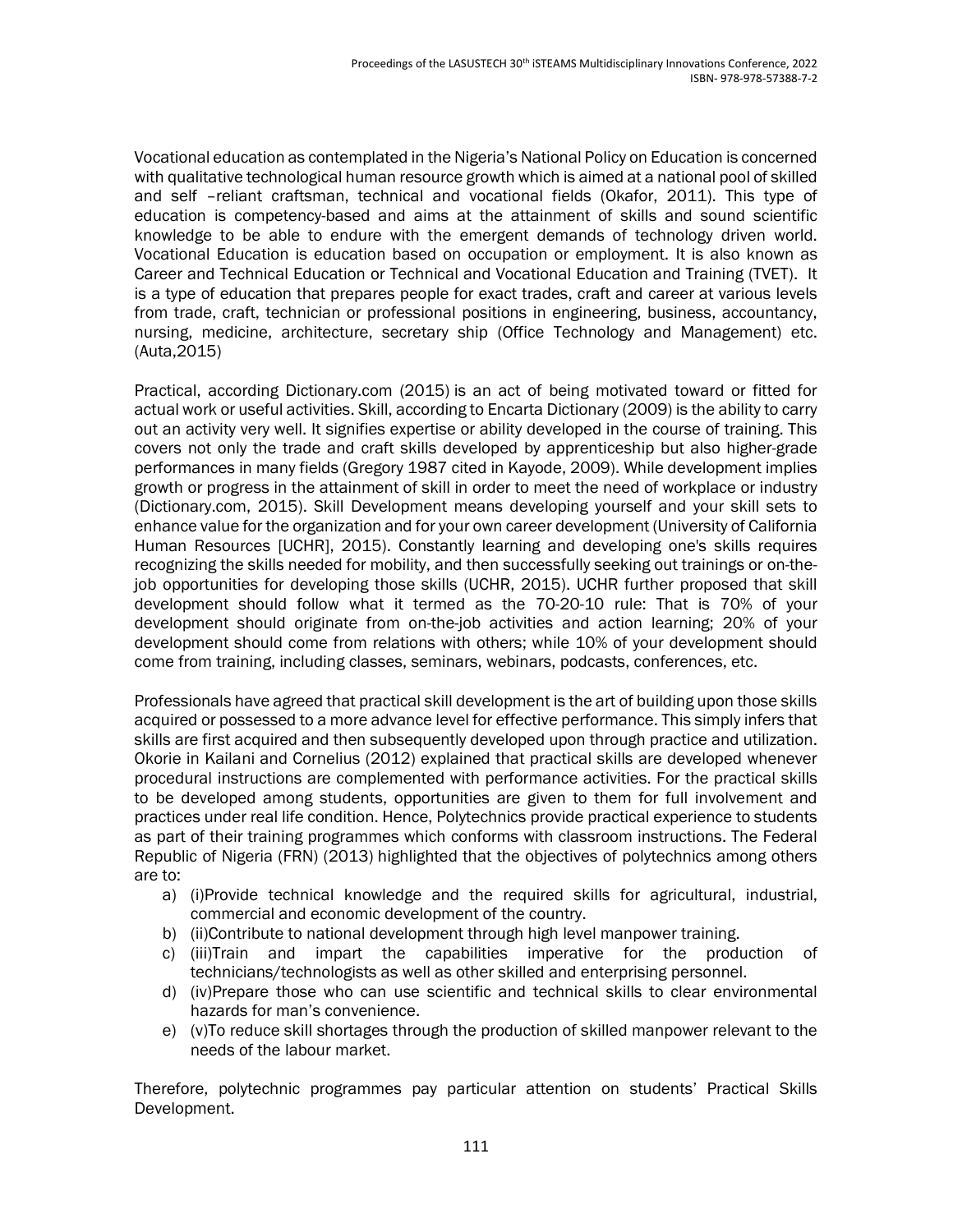#### 2. RELATED ISSUES AND LITERATURE

In order to ensure sound development of abilities and skills in any course of instruction, individual students must operate under real life situation. The NBTE minimum standard for instructional delivery in Polytechnics is 50% theory and 50% work practice, in addition to a compulsory Student Industrial Work Experience Scheme (SIWES), however, as a result of many obstacles polytechnic students are usually unable to develop the required practical skills to enable them become self-reliant. Evidences abound from literature to show that graduates of the nation's educational system in general and particularly those from the polytechnic fail to perform as expected. Wellington in Kailani and Haruna (2014) was also scared by the several complaints from industries that new recruits from schools especially those from polytechnics do not have the basic skills for tasks performances.

Consequently, technical teachers' preparation according to Aina (1990) is very essential if and only if such teachers are to implement the necessary and satisfactory task in the methodology of inculcating knowledge, practical techniques in student. They should be totally skilled and be capable craftsmen with reasonable period of industrial and practical experiences (Ma'aji, 2002). Supporting Aina (1990)'s assertion, Okoro (1993) declared that "……. All practical courses must stress practical activity (so that the student can be proficient in their respective field of specializations). Any technical course in which a huge portion of the allotted time is not dedicated to practical work, projects, and experiment is not likely to be very successful" The recognition of the above mentioned objectives as outlined in the Minimum Academic Standard (2008) lies on the use of suitable appraisal techniques; as "…evaluation is a learning process" (Enemali, 2010). Unfortunately, in Nigeria, one of the evils associated with skills training is appraisal (Okorie and Ezeji, 1988; Okoro, 2000).

This situation has therefore necessitated this study to identify strategies for appraisal of students' ability in practical skills in Polytechnic, School of Engineering Technology. Specifically, the study intends to:

- a) Determine the problem often encountered in the appraisal of students' ability in practical skills.
- b) Identify strategies which could be adopted to ensure effective appraisal of students' ability in practical skills.

In view of the aforementioned purposes, the following research questions have been formulated:

- (a) What are the problems often encountered in the appraisal of student ability in practical skills?
- (b) What are the strategies that could be adopted to ensure effective appraisal of students' ability in practical skills?

#### 3. METHODOLOGY

The research was a survey type. A survey research is that which employs the study of large and small population by selecting and studying sample selected from the population in their natural setting without interference so as to ascertain the relative incidence which by impact can easily serve as forecast (Uzoagulu ,1998). The area of the study was Lagos State of Nigeria and was limited to Lagos State Polytechnic, Ikorodu. It was selected based on the fact that the researcher being a member staff will be able to carry out effective monitoring of the research material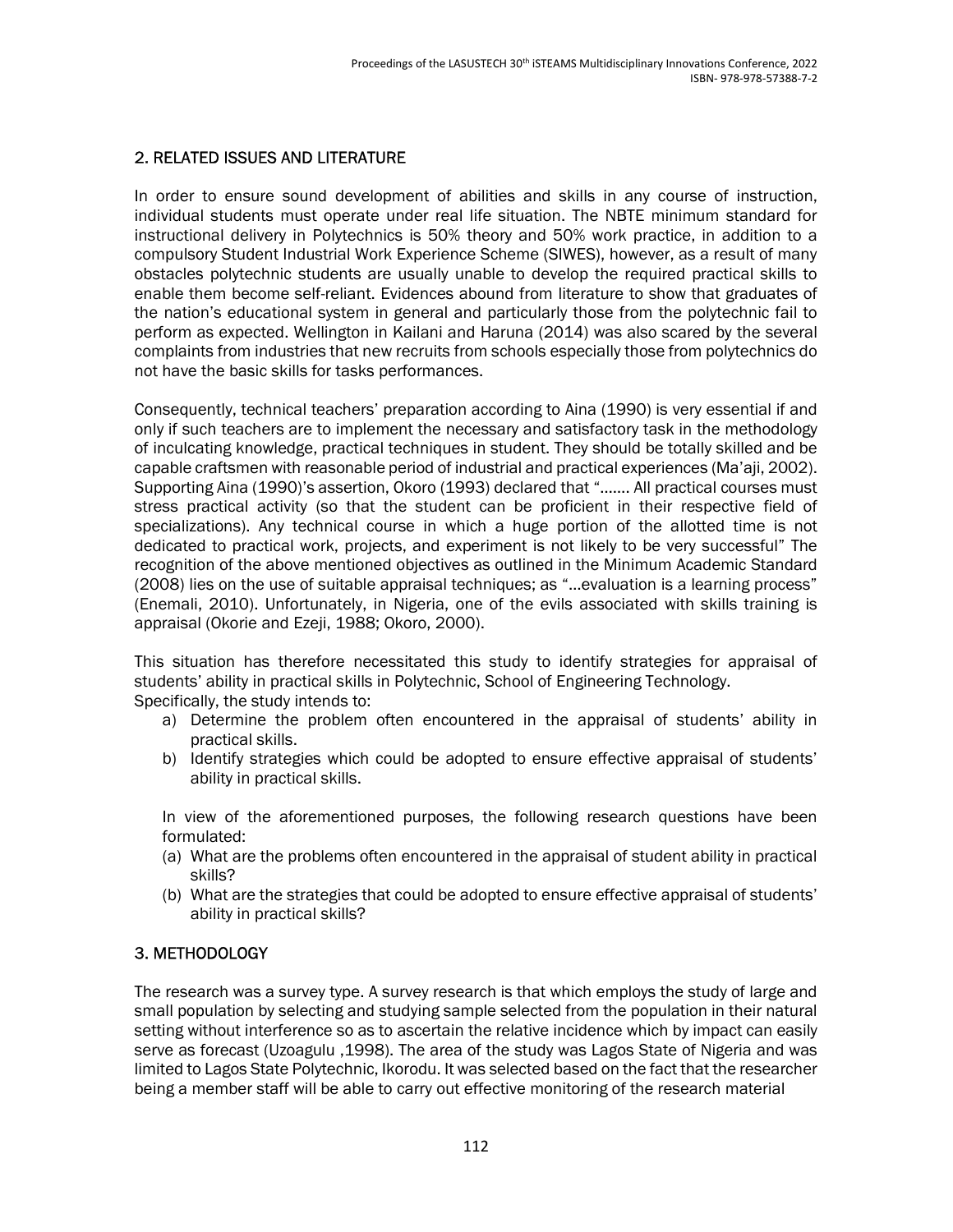The population was made of lecturers and technologists in the School of Engineering Technology, Lagos State Polytechnic, Ikorodu Lagos State. There were sixty-nine (69) academic staffs (lecturers and technologists) in the School of Engineering Technology, Lagos State Polytechnic, Ikorodu- Lagos State as at June, 2020. Since the population was small, there was no sampling. Thus, the entire population was studied. A five-point Likert scale questionnaire was developed for the study-by the researcher including thirteen (13) items titled "APPRAISAL OF STUDENTS' PRACTICAL SKILLS QUESTIONNAIRE (ASPSQ)". A total of (sixty) 60 copies of the questionnaire were circulated to the respondents by hand to obtain their responses. A total of fifty (50) copies were collected back from the respondents, representing 83% return.

The research questions were answered using mean. A cut off point was determined by finding the mean of the nominal value assigned to the option; strongly agreed  $(SA=5)$ , agreed  $(A=4)$ , undecided (UD=3), disagreed (DA=2) and strongly disagree (SDA=1). Therefore, taken the average of the mean for each item in the questionnaire, 3.48 and 3.35 were arrived at as the cut off for the responses of table 1 and table 2 respectively. Any response therefore, with a mean of  $\geq$  3.48 was regarded as accept; while those below were regarded as reject for table 1 and  $\geq$ 3.35 was regarded as accept, while those below were regarded as reject for table 2. The instrument is one of the three measures of central tendency which are simple numbers that try to pinpoint the central location within a data set, which were evident from the cut off.

#### 4. DATA PRESENTATION AND ANALYSIS

The results of the analysis of the study were presented in Tables 1 and 2.

#### Research Question 1

What are the problems often encountered in appraising students' ability in practical skills?

|                | Table I. Mean of Froblem, often encountered in applaising students, ability in practical skills |    |    |   |    |   |    |      |
|----------------|-------------------------------------------------------------------------------------------------|----|----|---|----|---|----|------|
| S/N            | <b>Problems</b>                                                                                 | 5  | 4  | 3 | 2  |   | N  | Х    |
|                | Remark                                                                                          |    |    |   |    |   |    |      |
| $\mathbf{1}$   | <b>Overcrowded Class</b>                                                                        | 19 | 14 | 6 | 5  | 6 | 50 | 3.7  |
|                | Accept                                                                                          |    |    |   |    |   |    |      |
| $\overline{2}$ | Limited period for practical                                                                    | 13 | 19 | 5 |    | 6 | 50 | 3.52 |
|                | Accept                                                                                          |    |    |   |    |   |    |      |
| 3              | Insufficient training facilities                                                                | 12 | 20 | 6 | 6  | 6 | 50 | 3.52 |
|                | Accept                                                                                          |    |    |   |    |   |    |      |
| $\overline{4}$ | Lack of practical Consumables 18                                                                |    | 14 | 6 | 6  | 6 | 50 | 3.64 |
|                | Accept                                                                                          |    |    |   |    |   |    |      |
| 5              | Unwilling students                                                                              | 12 | 8  | 8 | 15 | 7 | 50 | 3.06 |
|                | Attitude to practical                                                                           |    |    |   |    |   |    |      |
|                | Reject                                                                                          |    |    |   |    |   |    |      |

#### Table1: Mean of Problem, often encountered in appraising students' ability in practical skills

Source: Responses of Questionnaire administered for Academic Staff in School of Engineering, Lagos State Polytechnic, Ikorodu.

Table 1 showed answers to the first research question. With cut off mean of 3.48, Items 1, 2, 3, and 4 depicted the problems often encountered in appraising students' ability in practical skills. While item 5 revealed no correlation.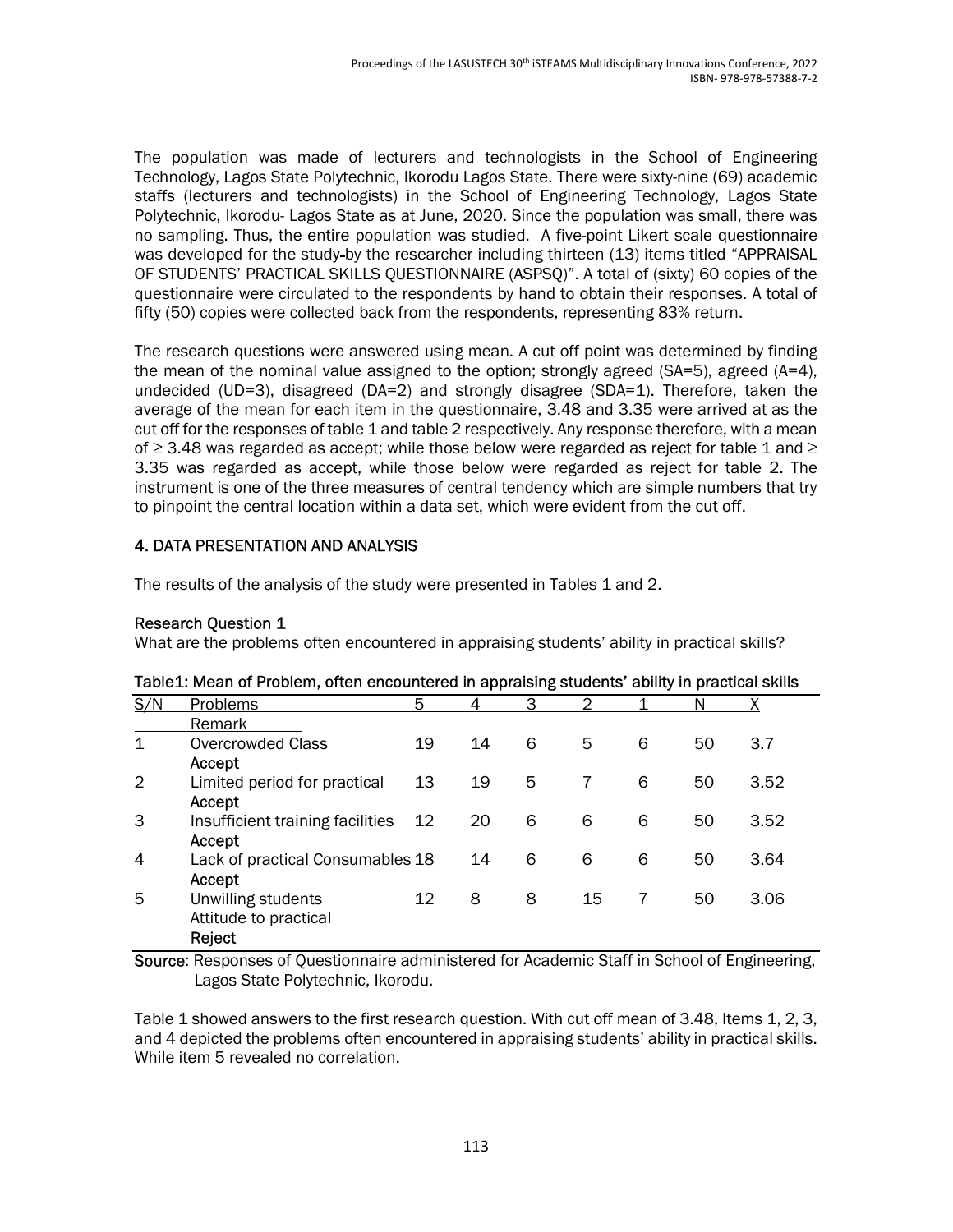#### Research Question 2

What are the strategies that could be adopted for effective appraisal of students' ability in practical skills?

| Table 2: Mean of strategies that could be adopted for efficient appraisal of students' ability in |  |  |
|---------------------------------------------------------------------------------------------------|--|--|
| practical skills.                                                                                 |  |  |

| S/N            | <b>Strategies</b><br>Remark                                                   | 5  | 4  | 3              | $\overline{2}$ | $\mathbf{1}$   | N  | X    |
|----------------|-------------------------------------------------------------------------------|----|----|----------------|----------------|----------------|----|------|
| $\overline{6}$ | Appraising students' liberty<br>at handling practical works<br>Accept         | 20 | 6  | $\overline{8}$ | $\overline{8}$ | $\overline{8}$ | 50 | 3.44 |
| 7              | Appraising the speed at<br>which the work is done<br>Reject                   | 10 | 17 | $\overline{7}$ | 10             | 6              | 50 | 3.3  |
| 8              | Appraising students<br>management of materials<br>and supplies<br>Reject      | 8  | 18 | 8              | 9              | $\overline{7}$ | 50 | 3.22 |
| 9              | Appraising students' ability in<br>identification of suitable tools<br>Accept | 14 | 16 | 6              | 8              | 6              | 50 | 3.48 |
| 10             | Appraising students' ability to<br>follow standard procedure<br>Accept        | 14 | 13 | 9              | $\overline{7}$ | 7              | 50 | 3.4  |
| 11             | Appraising students' safety<br>concerns<br>Accept                             | 14 | 13 | 9              | $\overline{7}$ | $\overline{7}$ | 50 | 3.4  |
| 12             | Appraising students' paces in 9<br>commencing job<br>Reject                   |    | 15 | 10             | 8              | 8              | 50 | 3.18 |
| 13             | Preparing a checklist for the<br>Appraisal<br>Accept                          | 10 | 19 | 6              | 9              | 6              | 50 | 3.36 |

 Source: Responses of Questionnaire administered for Academic Staff in School of Engineering, Lagos State Polytechnic, Ikorodu.

Table 2 showed that the respondent settled with items 6, 9, 10, 11 and 13 as strategies that could be adopted for efficient appraisal of students' ability in practical skills, with cut off mean of 3.35 They (respondents) however disagreed with 7, 8, and 12.

### 5. DISCUSSION OF RESULTS

The analysis on Table 1 showed that lack of practical consumables, insufficient training facilities and limited period for practical were some of the problems often encountered in appraising student's ability in practical skills. This is in sequence with the work of Abdullahi (2003) that every training school faces the difficulty of providing and maintaining workshop and appropriate facilities for technical and vocational training programme. There finding were also corroborated by Umar and Abdullahi (2010). According to Umar and Abdullahi (2010), the troubles of technical and vocational education (TVE) in Nigeria are made worse by the poor condition/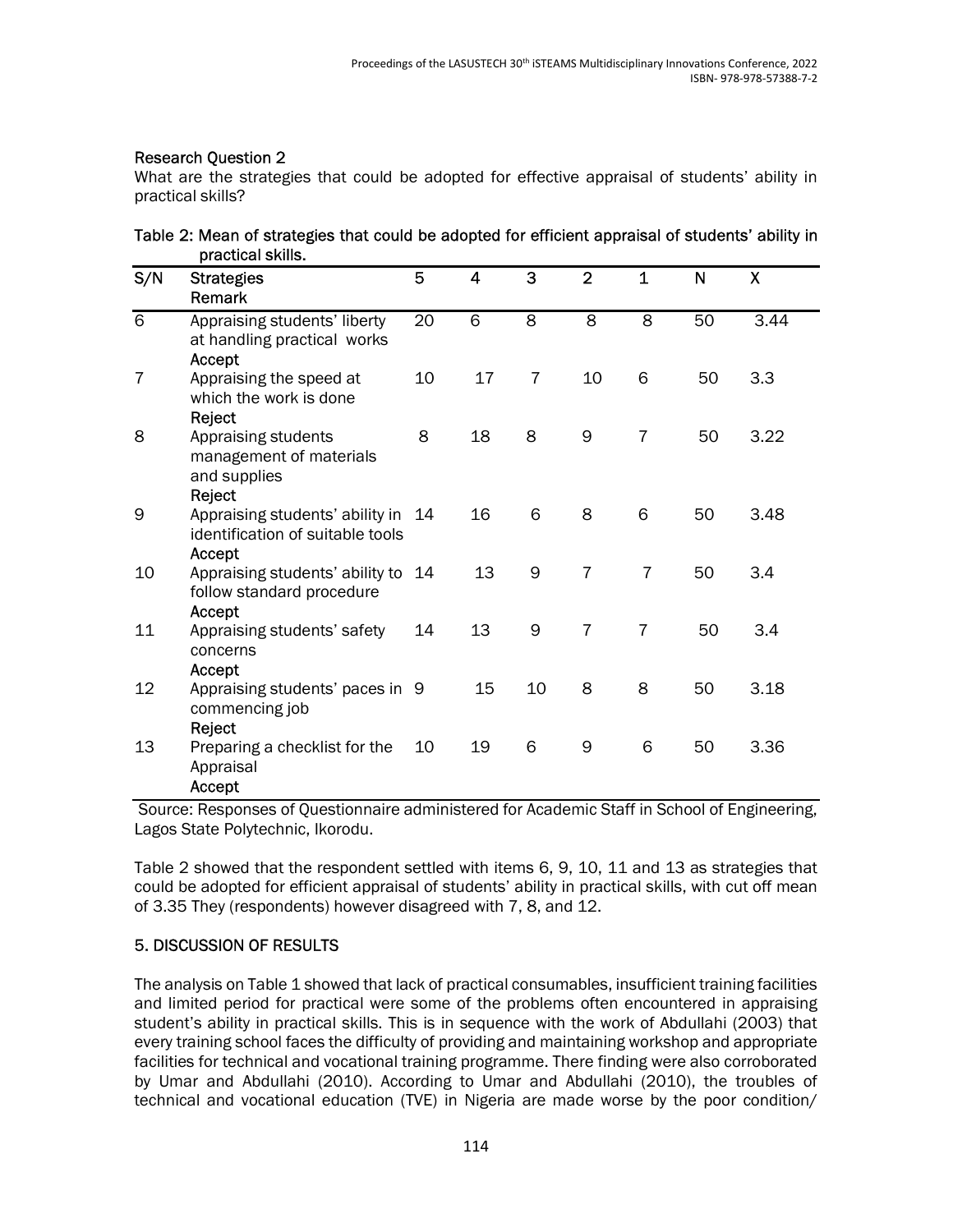inadequacy of training facilities. Satisfactory workshop facilities are crucial for any quality learning to take place; and evaluation is part of the learning process (Enemali, 2010). The limited period allocated to practical is also not helping matters, practical activities required sufficient time to come to realization. It involves preparation, implementation and appraisal. Student should be given enough time to display their agility in handling practical task so that the teacher's appraisal would have a high degree of validity and reliability.

As regards strategies that could be adopted for successful appraisal of student's ability in practical skills, finding on table 2 revealed that appraising students' liberty in handling practical works, appraisal of students' ability in identification of suitable tools, appraisal of students' ability to follow standard procedure, appraisal of students' safety concerns and preparing a checklist for the appraisal should be adopted for effective evaluation of student's ability in practical skills. The result is in agreement with observation made by Miller (1990) that the teacher should ascertain the criteria against which the student's performance will be judged; observation check list should be used by the instructor to make a fair and reliable appraisal of the students. Similarly, Mohammed et al. (2002) observed the need for safety measure while undertaking practical works in the laboratory. According to them, safety measure in view of the harmful effect when not observed, one cannot measure the amount of suffering and unhappiness caused by various avoidable accidents in laboratories and/or workshops.

Therefore, appraising student's safety concerns as shown in item 11 should be highlighted when appraising student's proficiency in practical skills. The study also discovered that student's liberty at handling practical task should also be assessed. This strategy for assessing students' liberty in handling practical task is in conformity with the work of cooper (2006). Cooper affirmed that the future workers (students) must not only know how to make decisions for their own work roles, but they must also appreciate how the decision they make may influence others on how they perform their roles, as independent thinking enhances creativity. However, appraising the speed at which the work is done, students' management of materials and supplies as well as students' pace in commencing job were not well emphasized as a tool for appraisal of students' ability in practical skills.

### 6. CONCLUSION

By and large, the study has established that overcrowded class, limited period for practical, insufficient training facilities, lack of practical consumables are problems encountered in appraising students' ability in practical skills with students' unwilling attitudes to practical being insignificant. Also students' liberty in handling practical work, ability to identify suitable tools and materials required for the job, ability to follow standard procedure, students' safety concerns, and preparation of checklist for appraisal are essential strategies that could be adopted for efficient appraisal of students' ability in practical skills, while speed at which work is done, students' management of materials and supplies as well as students' pace in commencing job are trivial. With due implementation of the findings, practical skills in the Polytechnic will be better appraised and subsequently give room for adequate skills acquisition and self-reliant, which is the object of entrepreneurship education.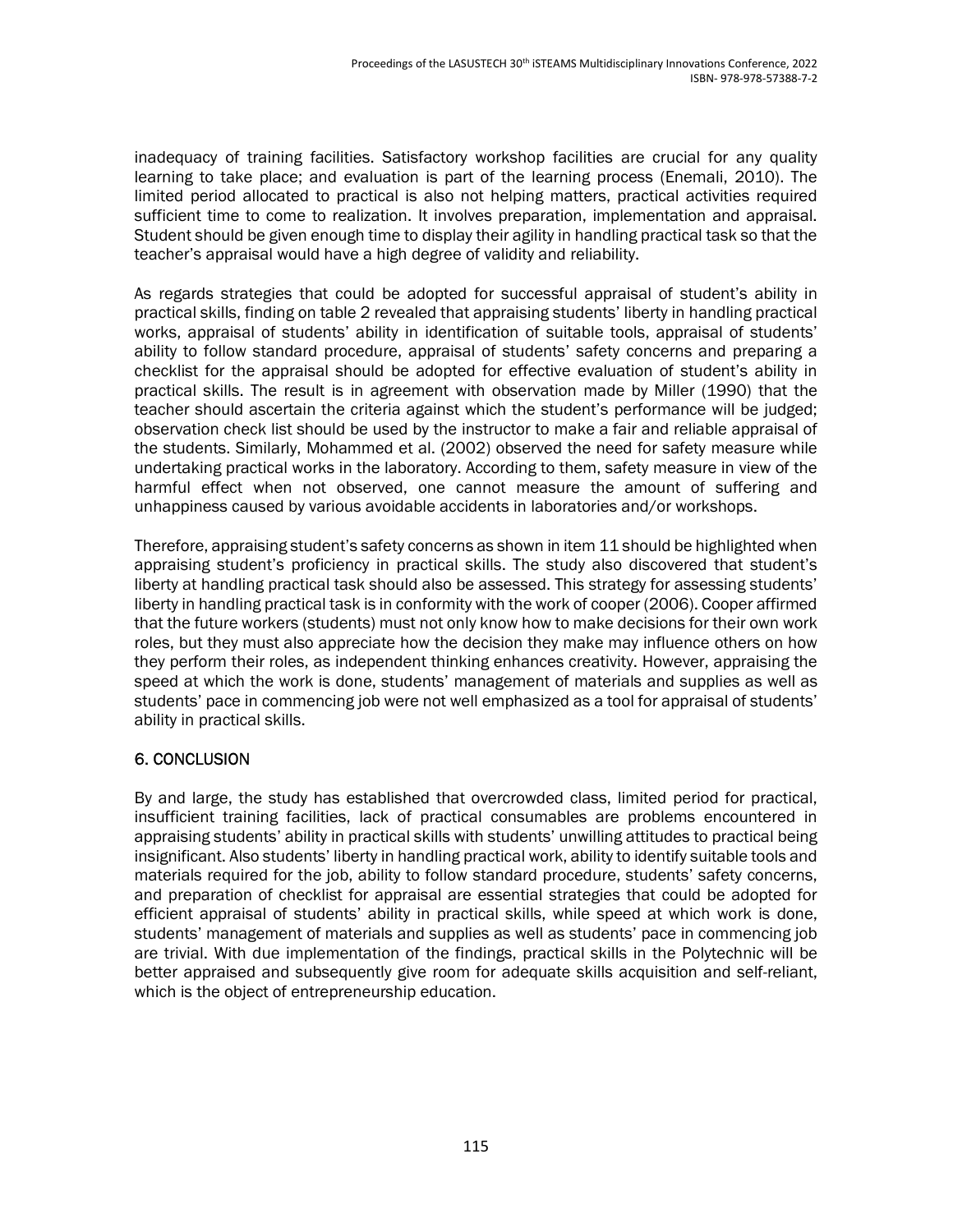### 7. LIMITATION OF THE STUDY

During the course of study, the researcher experienced some limitations, which includes:

- 1) Difficult access to staff members as occasioned by the novel Covid-19 pandemic
- 2) The respondents were not free with the researcher as many thought the research was worthless.
- 3) The researcher was unable to collect back some of the questionnaires from the respondents; thus, only 83% of the questionnaires were collected.

#### 8. RECOMMENDATIONS

Sequels to the outcomes of the findings, the following have been suggested:

- $\triangleright$  Government should provide sufficient facilities and training materials to polytechnic to ensure effective acquisition of relevant skills, knowledge and experience.
- $\triangleright$  Safety education should be emphasized in teaching and learning of practical skills.
- $\triangleright$  School administrator should make sure that a checklist is always used in the appraisal of students' ability in practical skills.
- $\triangleright$  Continuing professional development (CPD) should be encouraged so as to keep technical teachers abreast of the dynamic of appraisal.
- $\triangleright$  The National Board for Technical Education (NBTE) should ensure adequate time provision for practical and emphasize same during accreditation exercise.
- $\triangleright$  The NBTE should emphasize the recruitment of teaching staff with practical hands on for the realization of the psychomotor objective.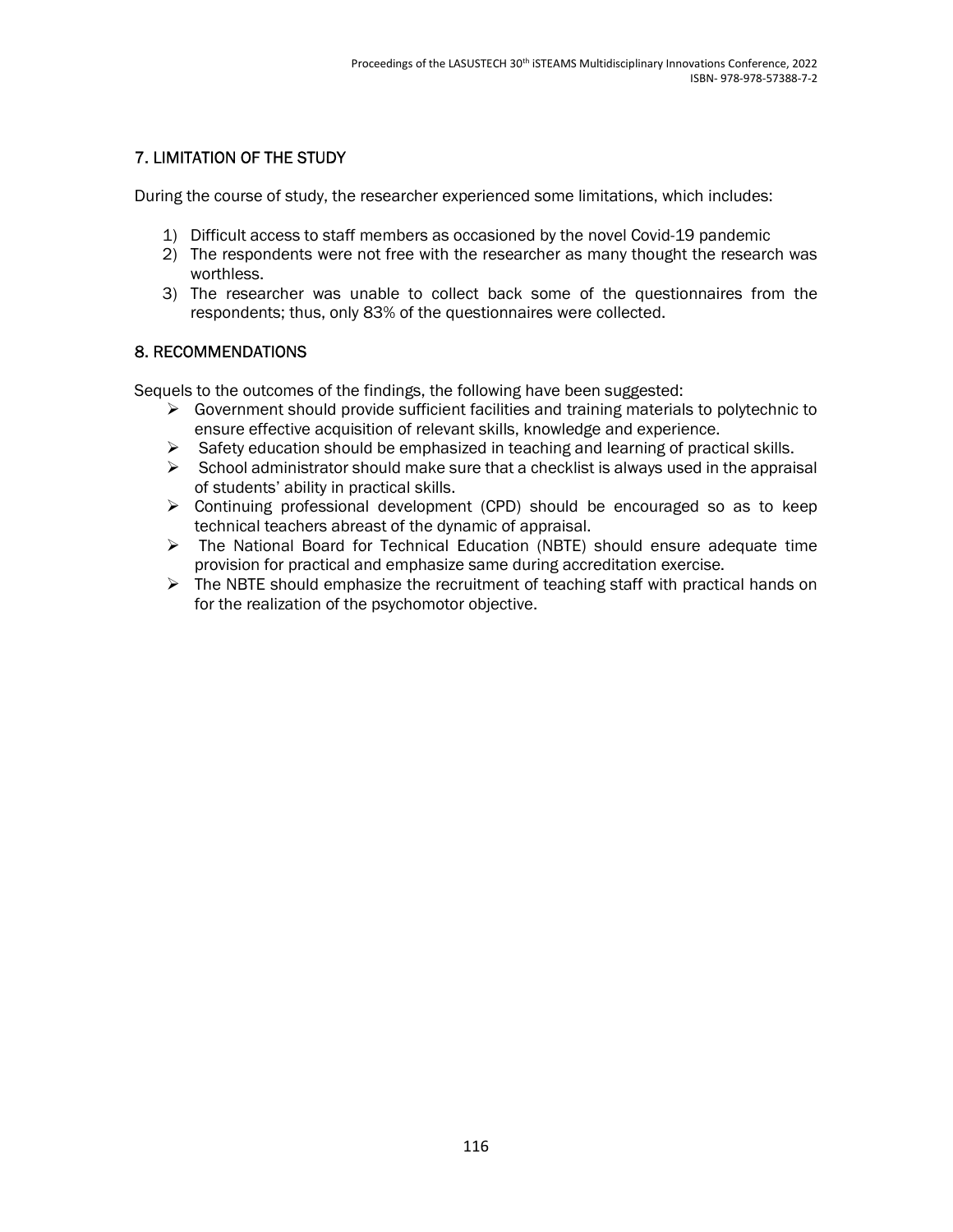#### **REFERENCES**

- 1. Abdullahi, S.M (2003): Evaluation of Vocational and Technical Training programmes on Northern Nigeria prisons, Journal of League of Researchers in Nigeria. (JOLORN) 8:1.
- 2. Aina, O (1990): Technical and Vocational Teacher Training as a Strategy for Technical Development. J. Teacher Educ. 1:1
- 3. Auta, M. (2015). Strategies for evaluation of students' proficiency in practical skills in NCE(Technical) building technology education. International Journal of Vocational education and Technical Education , Vol. 7(9) pp 96-99.
- 4. Cooper, J.W (2006). Journal writing in career and technical education: A tool to promote critical thinking skills. J. Ind. Teacher Educ. 43:2
- 5. Dictionary.com Definition of Practical. Retrieved on March 14th 2019 from http://dictionary. reference.com/ browse/practical
- 6. Encarta Dictionary. Definition of Skill. 2009. USA: Microsoft Corporation.
- 7. Enemali, J.D(2010). Education and Training for Industrialization. Ibadan: Striling-Horden Publishers Ltd.
- 8. Federal Republic of Nigeria. (2013). National Policy on Education. Abuja: Nigerian Educational Research & Development Council, (NERDC).
- 9. Kailani, S and Haruna, J.O (2014). Assessment of electrical/electronic laboratory facilities in Technical colleges in Kaduna central for access to technical, vocational education and training (TVET) and national security in Nigeria. Journal of Nigerian Association of Teachers of Technology (JONATT), Vol- 9, No-3; 82-91.
- 10. Kailani, I. S and Cornelius, F. S (2012). Bridging the skills gap in Technical Vocational Education and Training (TVET): A way forward for achieving the millennium development goals (MDGs) in Nigeria. In B. Ubong (Ed), A collective review of papers on quality education (Publication of the Association for Promoting Quality Education in Nigeria [APQEN]), Vol. 17, Omoku River State, Nigeria: Federal College (Tech) Printing Press. pp. 147-161.
- 11. Kayode, A. (2009). Bridging the skills gap in Nigeria: Framework for dialogue between Universities and employers of labour. A paper presented at the 24th conference of the Association of Vice-Chancellors of Nigerian Universities at University of Ilorin, Nigeria. June 2nd.
- 12. Mohammed, U.T, Gayus, B.J, Ikwuakam, O.T and Solomon, R.J (2002): Fundamental of Vocational and Technical Education. Owerri: versatile publishers.
- 13. Miller, W.R (1990): Instructors and their Jobs. Illinois: American technical society.
- 14. Ma'aji, C.Z (2002). Strategies for effective Evaluation of student's practical skills in technical education subject through process/product evaluation techniques in Kaduna state Nigeria. Unpublished PGDTE project, Department of Vocational Teachers Education University of Nigeria, Nsukka.
- 15. Okafor, E.C (2011). "The Role of Vocational and Technical Education in Manpower Development and Job creation in Nigeria" Journal of Research and Development, 2(1), 152 – 157
- 16. Okorie, J.U, Ezeji SCOA (1988): Elements of Guidance, Vocational and Career Education. Onitsha: Summer Educational Publishers.
- 17. Okoro, O.M (1993): Principles and Methods in Vocational and Technical Education. Enugu: University Trust Publishers.
- 18. Okoro, O.M (2000): Measurement and Evaluation in Education. Enugu: pacific publishers.